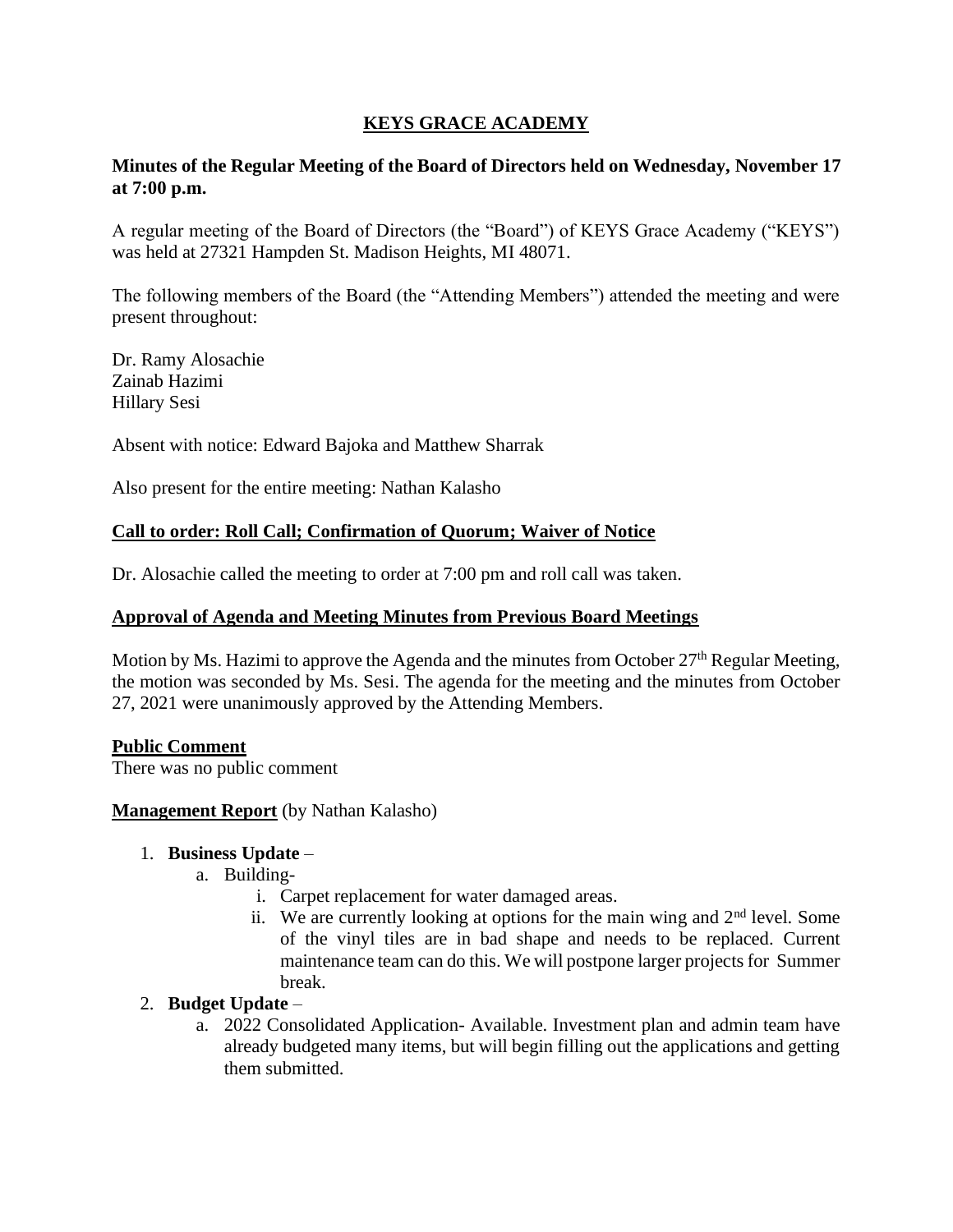b. November state aid and financials were presented. Still awaiting approval of special funds, such as Section 41.

## 3. **Personnel Report**

a. Mr. Kalasho presented the board with the personnel report. We are looking to hire a Middle School Dean/Counselor whose duties will be combined. Counselor duties will be shared with Mr. Bentley.

## **Information Items**

- 1. Virtual Learning- attendance report was presented
- 2. Students and Teacher of the Month- presented. All students of the month were will be awarded with a \$25 gift card. Ms. Dewitt, 1<sup>st</sup> grade, is teacher of the month.
- 3. Curriculum Development- 3 meetings completed done. Kindergarten Science Unit will be completed before Thanksgiving
- 4. November Events- Planetarium visited on 11/16 and presented to all grades. Conferences are scheduled for tomorrow, as well as family seminars to get input on what they would like to see improved, changed or added as part of the academy's ESSER investment plan. "Mad Science" will also be visiting tomorrow and will be presenting to Kindergarten and 1<sup>st</sup> grade. They will remain at the school during the parent engagement segment. We are scheduling a book fair and hope to have it in place before Winter Break.
- 5. Oakland County Covid Update- County Covid Data presented. School Nurse report also presented. Unfortunately, the county trends we saw last month are no longer trending. Cases across all age groups are starting to rise.

# **Action Items**

Ms. Hazimi motioned, Ms. Sesi seconded and the attending members of the board unanimously approved the following Action Items:

1. Approval of the personnel report-posting of Dean/Counselor Position

### **Extended Public Comment**

During the course of the meeting, there was no public comment.

### **Comments from the Board**

Dr. Alosachie- Excited to hear about the family night tomorrow. Ms. Sesi- another counselor for the middle schoolers would be really beneficial. Mz. Hazimi- Happy Thanksgiving to everyone

# **Future Meetings and Adjournment**

The next meeting is scheduled for December 15, 2021.